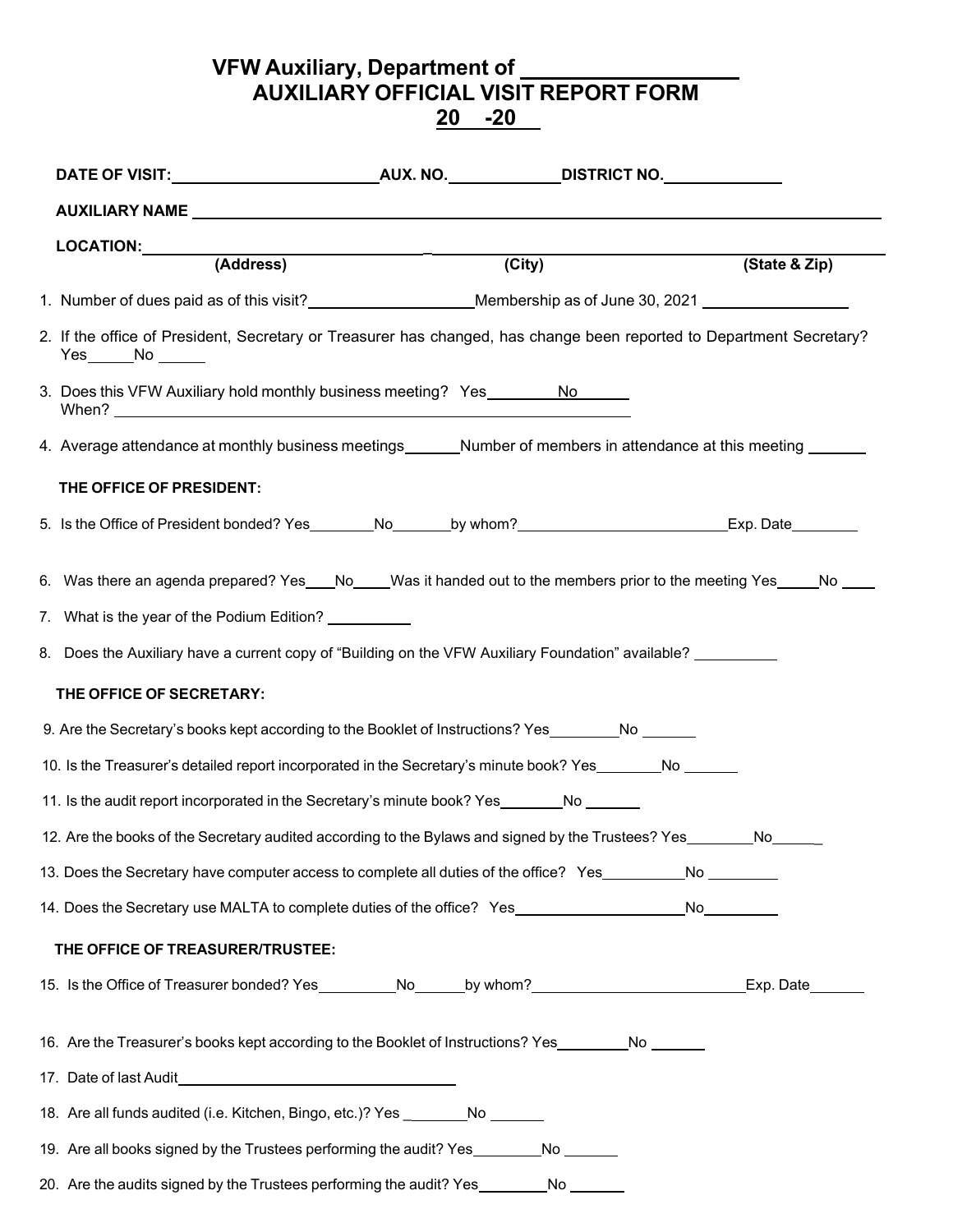| 21. Is the Treasurer's Report presented in accordance with the vote of the Auxiliary? Yes No            |  |  |
|---------------------------------------------------------------------------------------------------------|--|--|
| 22. Is the quarterly audit read by the Trustees and acted upon at the meeting? Yes No No                |  |  |
| 23. Are the quarterly audits mailed each quarter to the Department Treasurer as required? Yes No        |  |  |
| 24. Has the 990N or other tax form been filed with the IRS? Yes_____No_____Date Filed____________;      |  |  |
| Date copy of form sent to Department Treasurer                                                          |  |  |
| 25. Does the Treasurer have computer access to complete all duties of the office? Yes_______________ No |  |  |
| 26. Does the Treasurer use MALTA to complete duties of the office? Yes___________No _______________     |  |  |
|                                                                                                         |  |  |
| <b>PERTAINING TO PROGRAMS:</b>                                                                          |  |  |
| 27. Have Chairmen been appointed to promote the National and Department Programs? Yes No                |  |  |

If not – why?

## **Instructions to District President/Visiting Officer**:

(2) A copy is also sent to the Department President and Department Chief of Staff (this can be done via e-mail) (3) You should keep a copy for your files.

Signature of District President/Assigned Officer Signature of Auxiliary President